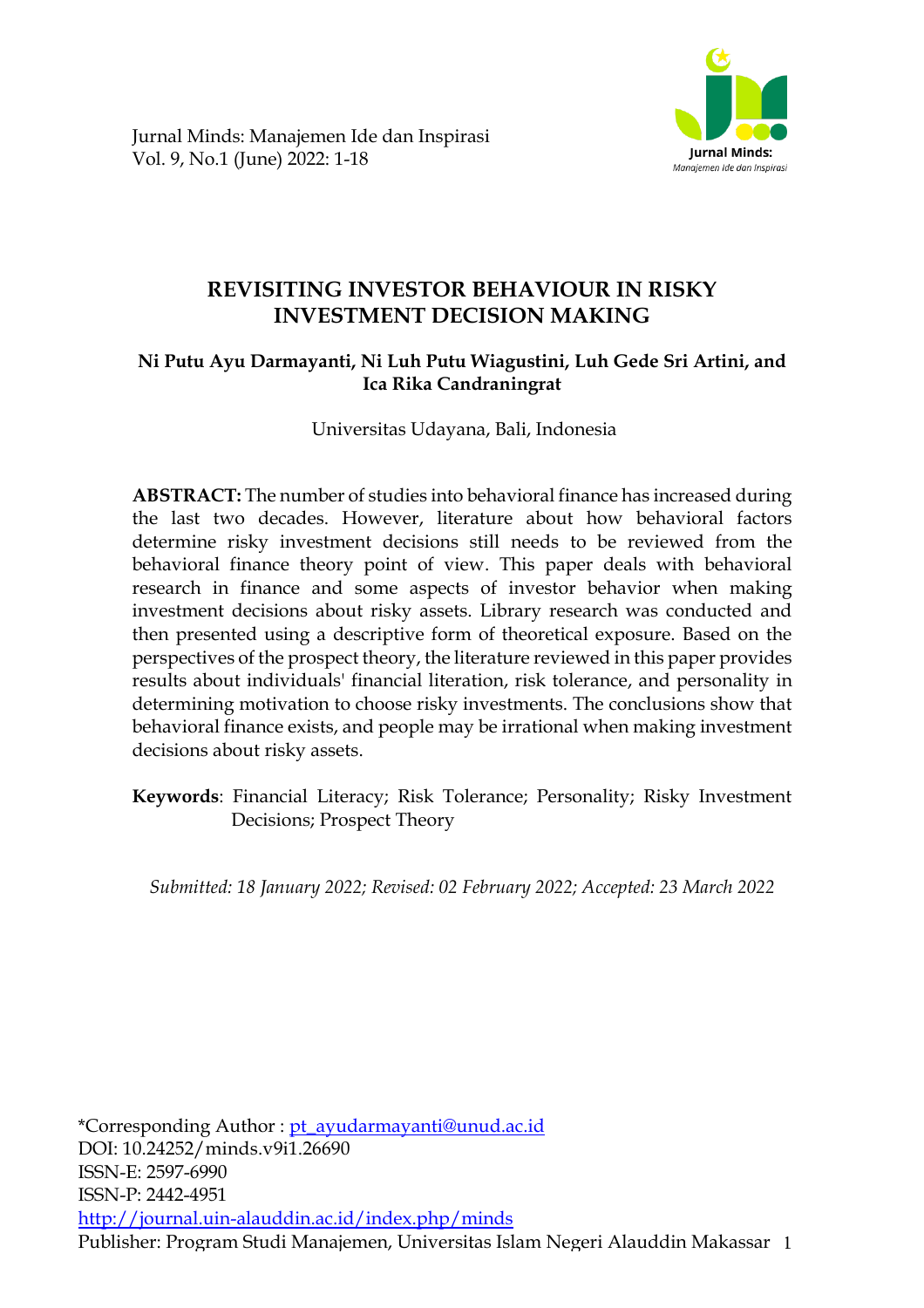## **INTRODUCTION**

A risky investment decision is an individual's decision to invest in a risky market or asset. Investment preferences are the investment instruments that individuals specifically choose, and risk-taking can vary according to the situation at risk (Weber et al., 2002; McCarty, 2000). This paper will emphasize the behavioral research in finance that examines some literature about certain aspects of investor behavior when making risky investment decisions. The observed behavioral factors are financial literacy (investors' behavior concerning their financial attitudes, knowledge, and behavior), risk tolerance (investors' preference for risk), and personality (the personal characteristics of investors). Knowledge of behavioral finance and its integration can lead to good results for investors and financial advisors.

Two conflicting theories explain investor behavior in decision-making (Table 1). Theories in traditional finance have addressed how investors and markets should behave. The normative model of traditional financial theory becomes the basis of the efficient market hypothesis, stating that market participants receive all accurate information and process it rationally. The efficient market hypothesis also explained that the market is fully efficient because the current security price already reflects all the information available in the market. Therefore no additional information can be used to generate abnormal returns.

Traditional finance considers humans to be in the context of homoeconomicus, a simple model of human economic behavior based on the principle of perfect self-interest, full of rationality, and having complete information, which then influences the individual's economic decisions. The traditional view in finance is based on classical decision theory, which assumes that rational decision-making evaluates all possible outcomes and optimal choices are those with the highest expected utility (Pompian, 2006).

| <b>Traditional Finance Theory</b>                                             | <b>Behavioral Finance Theory</b> |
|-------------------------------------------------------------------------------|----------------------------------|
| The normative theory says that A positive theory of descriptive               |                                  |
| reasonable people should act in a models about what people act.               |                                  |
| certain way.                                                                  |                                  |
| Investors and the market are assumed Investors can be irrational because      |                                  |
| to be perfectly rational because they they have limits to their self-control. |                                  |
| have perfect self-control.                                                    |                                  |
| Cannot incorporate changes in risk Allows for changes in risk attitude        |                                  |
| attitude due to gains and losses.                                             | depending on the nature of the   |
|                                                                               | prospect.                        |

Table 1. Traditional vs. Behavioral Finance

Source: Author's Elaboration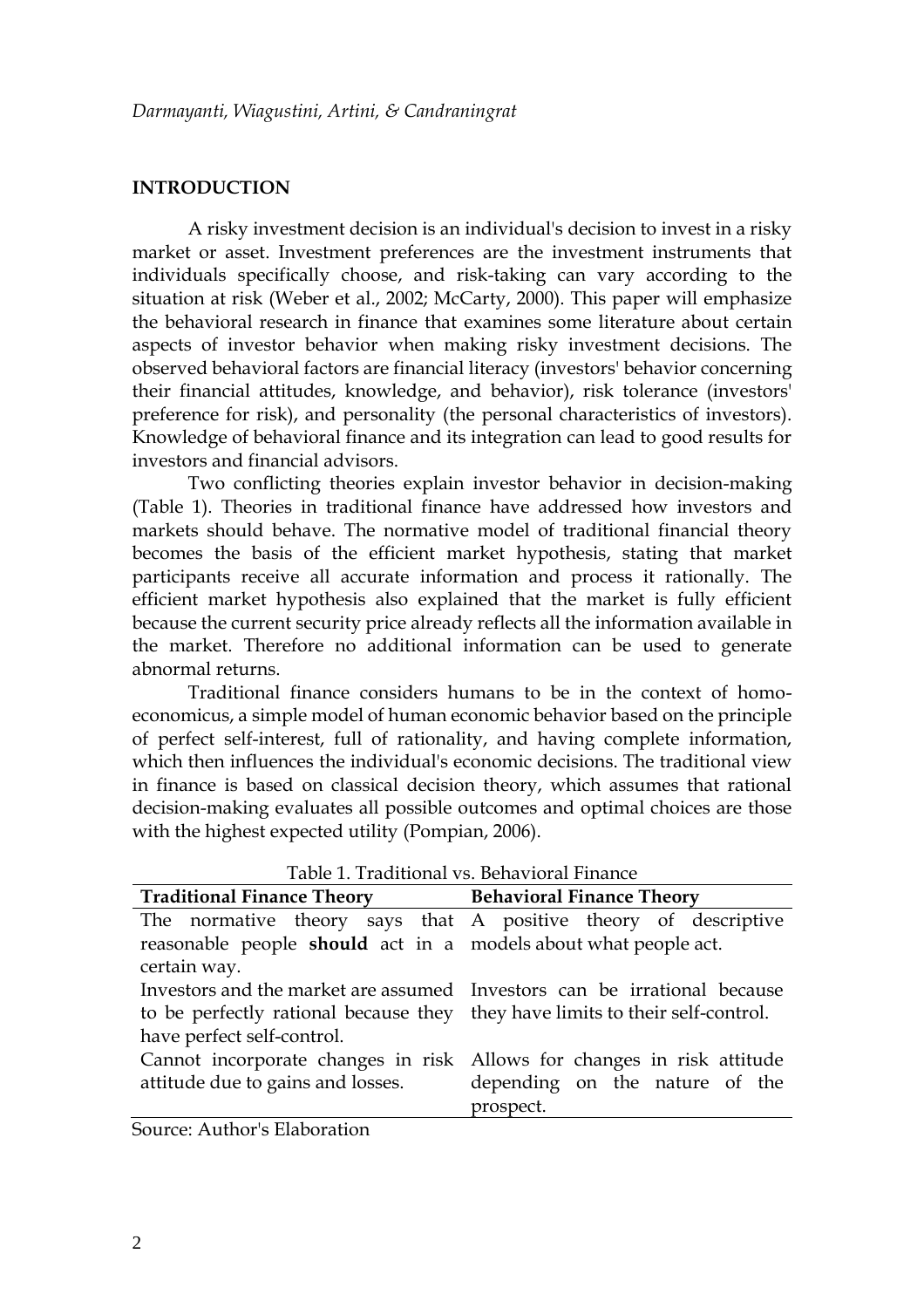Behavioral finance theory explains how investors behave in investment decision-making. Investor's behavior in investment decision-making has been widely discussed in the financial literature, and most of those research does not explicitly discuss risky investment decisions (W. De Bondt et al., 2014; Pak & Mahmood, 2015; Sadiq & Khan, 2019; Sattar et al., 2020; Subramaniam & Velnampy, 2017; Van Rooij et al., 2011). Investors will always be faced with investment options. If it is associated with a trade-off between risk and return, the option to invest in riskier assets can be aimed at higher profit expectations. Thus, it is necessary to peer down what influences an investor's choice to invest in a risky asset. Hence, an opportunity for further literature review within this field has emerged.

#### **LITERATURE REVIEW**

One of the traditional finance theories about decision-making is the perspective of the expected utility theory, which was first developed by Von Neumann & Morgernstern (1944). The expected utility theory is a normative model of rational choice. Expected utility theory explains rational decisionmaking in risky situations. The assumption is that one has complete information about all possibilities to evaluate his options between various options and choose one that can maximize expected utility. The expected utility hypothesis is flexible enough to describe different behaviors in uncertain situations.

However, this hypothesis has a significant drawback: it is difficult to find realistic probabilities for calculating expected utility. For example, define the probability of return on an asset class such as bonds, equities, alternative investments, or even single security. This return depends, among other things, on economic factors such as the economy itself, monetary policy, innovation, growth, and the behavior of other stakeholders (Hens and Meier, 2015).

Another perspective, the prospect theory, criticized the expected utility theory for not explaining why people are interested in insurance and also gamble, which is full of uncertainty (Kahneman & Tversky, 1979). The prospect theory begins with the debate that the expected utility theory cannot fully consider the decision-making observed in risk situations. This debate is based on empirical evidence that people often behave according to the expected utility theory. The expected utility theory cannot combine changes in people's attitudes to risk (risk attitude). The prospect theory allows changes in people's risk attitudes, depending on the form of the prospect. The prospect theory may explain why people make different choices in situations with identical finishes (Barberis & Thaler, 2003).

The prospect theory also discusses the psychological aspect of decisionmaking through a descriptive (positive) approach that empirically captures the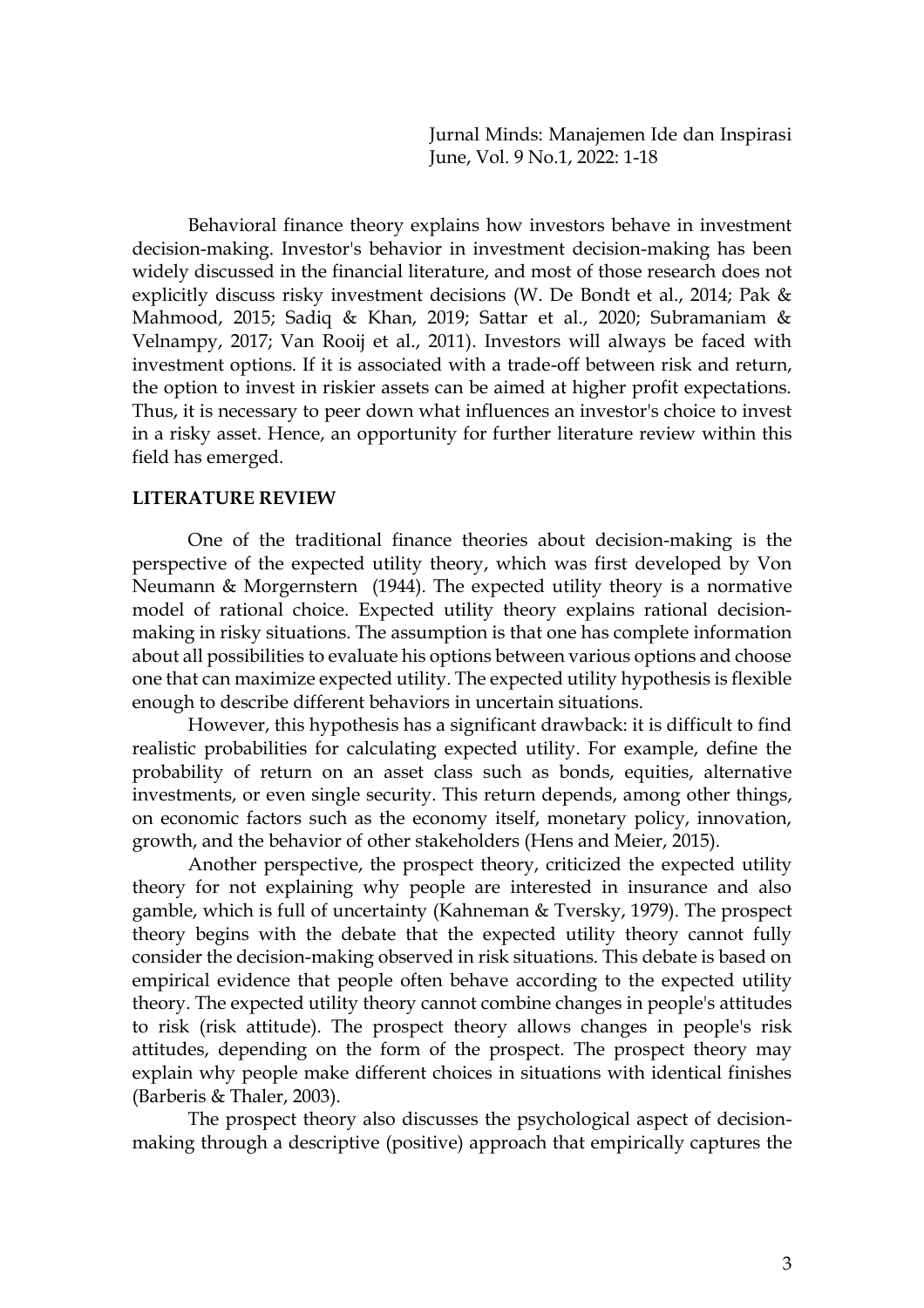behavior. The prospect theory assumes that individuals' decisions are rarely based on outcomes but subjectively perceived welfare changes resulting from those outcomes (Ackert & Deaves, 2010; Hens & Meier, 2015). The loss value is weighted more heavily (steeper in the curve-shaped "S" carries a horizontal line). The acquisition value is weighted lower (flatter in curve "S" above the horizontal line). For example, someone will feel more loss if they lose \$500 than profit if they make \$500. In other words, the sadness quality is more felt than the joy quality.



Figure 1. The difference in Wealth for Gain and Looses (Prospect Theory) Source : Baker & Ricciardi (2014)

The prospect theory points out that people may become irrational when making decisions, and there is an asymmetry that investors show in the face of profits and losses (Kalayci & Basdas, 2010; Olsen, 1997). Dissatisfaction with losses outweighs the satisfaction with profit (Figure 1). In this theory, it is stated that people have an irrational tendency to be more reluctant to risk profit (gain) than loss (loss), or they are often said to be loss averse (reluctant to face losses). When a person is faced with making a substantial profit or a possible loss, then the person will choose to avoid risk (called risk aversion) by choosing the substantial profit. In contrast, if a person is faced with a definite loss option or the probability of losing the profit, then the person tends to dare to face the risk by choosing the probability of losing the profit (called risk-seeking). In other words, investors will try to get a more certain profit but will dare to take risks if faced with a loss situation (Kahneman & Tversky, 1979).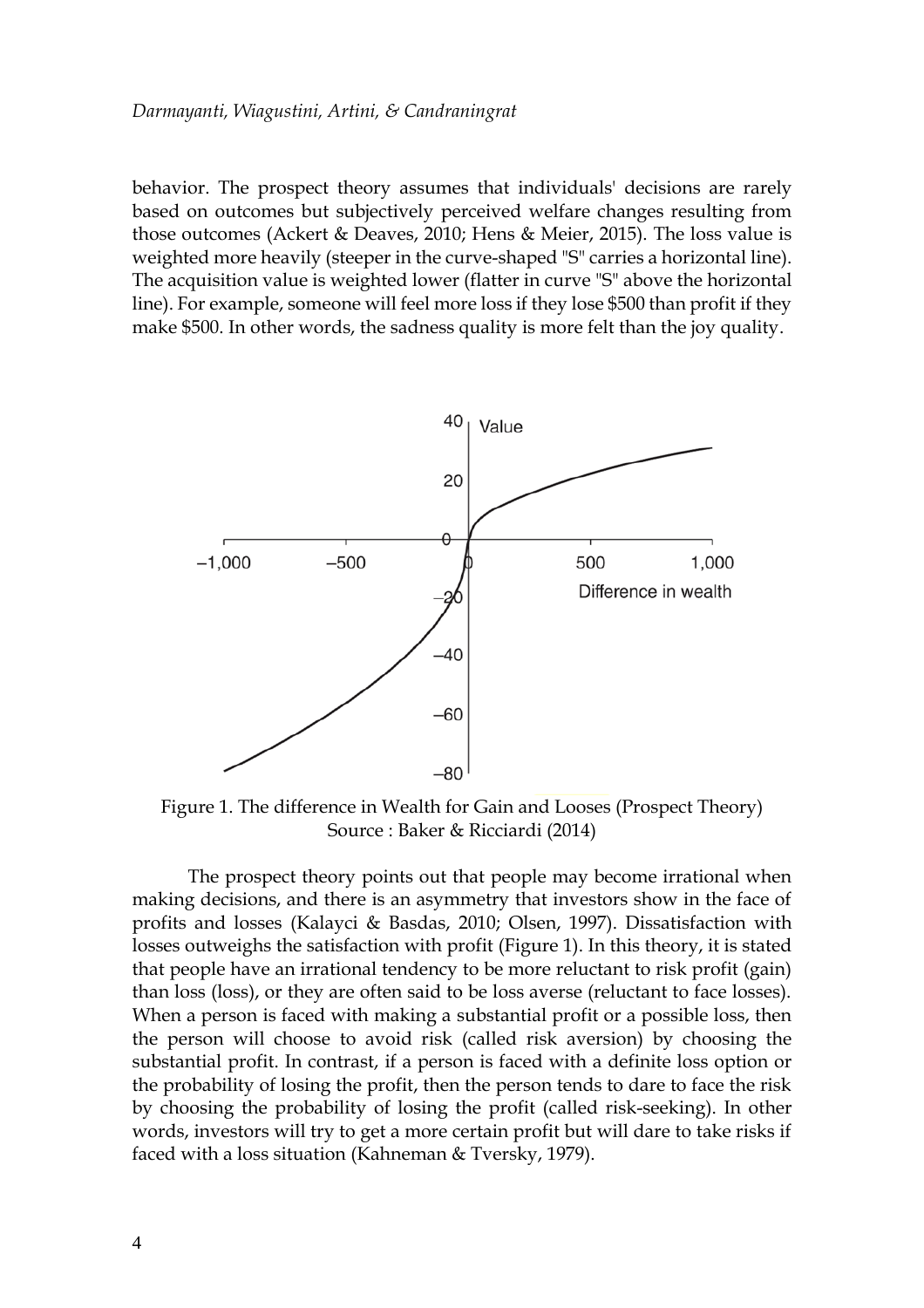Prospect theory and its development, called the cumulative prospect theory (Tversky and Kahneman, 1992), is the foundation for behavioral finance. Cumulative prospect theory indicates additional features, such as using cumulative decision making, covering decision issues under risk and uncertainty and mixed outcomes; formulation of the function of profit and loss gap; and an introduction to reduced sensitivity and loss aversion.

Kahneman and Tversky (1979) and Tversky and Kahneman (1992) divided the selection of alternatives conducted by investors into two stages. The first stage involves determining alternative options (prospects) and involves a mental representation, then recognizing and selecting the most appropriate alternative. The steps of this alternative determination activity affect the order of preference. The second stage evaluates the edited leads and final options, which are the highest-rated leads. The evaluation phase implies an assessment of the overall value of each option alternative, which is characterized as prospective value.

Markowitz (1952) built the concept of risk measurement using standard return deviation and stated that investors tend to choose investments that provide high average returns with low risk. In contrast, prospect theory pays attention to investment losses and concludes that investors tend to avoid risk. If the investor is willing to assume a certain amount of risk, then the investor should have the opportunity to get a more significant profit from the amount of risk borne. So investors who have a higher risk tolerance are generally willing to assume the more significant risk because they expect a higher return on investment.

Prospect theory assumes loss aversion and framing merger, i.e., if two related events occur, one has the option of treating them as separate events or as one (integration). For example, if a person is investing in two types of risky investment instruments. One instrument generates a profit while the other gives a loss, then the investor will combine the results of both investments and focus on the net results. If the net yield is positive, the profit has occurred, and focusing on this will satisfy the investor. However, if the investor separates the results from the two investments, then, on the one hand, the investor will feel disappointed. On the other hand, the investor will feel satisfied (Tversky and Kahneman, 1992).

Risky investments are an individual's decision to invest in a market or risky asset (Ortner et al., 2017). Individuals may have an irrational preference for high volatility or risky stocks. Like the risk appetite, an individual's preference for risk can depend on whether the investor is in the domain of loss or profit, as mentioned in the prospect theory. Risk-averse investors choose government securities, blue-chip dividend stocks, investment-level corporate bonds, and even deposit certificates. In contrast, risk seekers tend to choose or form highrisk investment portfolios that are believed to have the potential to reap high profits (Grinblatt & Keloharju, 2000; Pompian, 2012). Some high-risk investment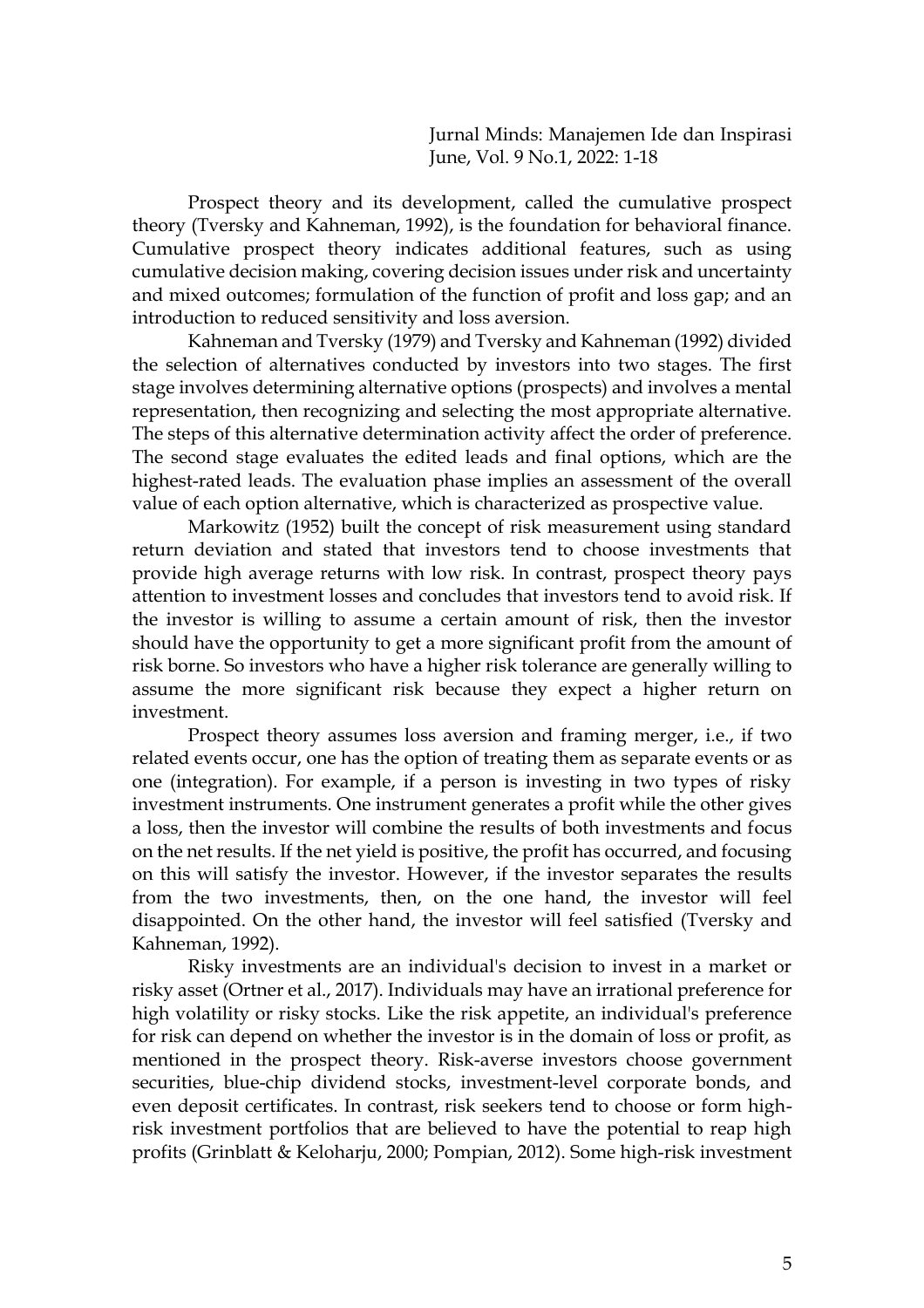strategies include creating a concentrated portfolio that focuses only on investing in one sector or industry, such as technology. Another strategy for high-risk portfolios is when investors are not looking for long-term investments but looking for high volatility and capitalizing on the momentum when the trend is up (Wang & Xu, 2015).

The concept of financial decision-making has long been dominated and explained by the traditional financial theories with the idea that investors are always rational in maximizing their utility. Nevertheless, the effectiveness of these theories in describing risk-taking behavior among individual investors is questionable. This study conducted a literature review to investigate investment decision-making in the context of risk related to behavioral factors. The perspective of behavioral finance can provide another way to understand an investor's financial decisions by identifying the psychological element in an investor and its influence on investment decision-making. The field of investor behavior includes the behavioral finance micro, which examines the behavior of individual investors' biases that distinguish them from the rational actors who exist in the assumptions of the classical economic theory (Ackert & Deaves, 2010; Baker et al., 2017; Baker & Ricciardi, 2014; Pompian & Longo, 2004). Behavior examines the cognitive factors (mental processes) and affective (emotional) problems expressed by individuals, financial experts, and traders while they are involved in financial planning and managing investments.

#### **METHODOLOGY**

The purpose of the literature review is to get a theoretical and empirical basis so that researchers can better understand the problem being studied adequately. This literature review describes the theories, findings, and other research materials from several library sources like articles and books manually read using the Mendeley app. This qualitative research collected data from 73 scientific papers and literature related to the research objects related to financial literacy, risk tolerance, investor personality, and risky investment decisions. The literature referred to in this paper was published between 1979 and 2021. Various literature items were collected through digital trusted databases such as Scopus, Science Direct, Emerald, and Google Scholar. The results of the library study were then presented in descriptive form, in the form of a theoretical exposure and the related empirical research results.

## **RESULT AND DISCUSSION**

Per several studies in *behavioral finance,* investors' factors can predict their investment decision and performance. An investor's failure to obtain expected investment performance is often due to his irrational financial behavior's constraints (Pompian, 2012). *Behavioral finance* addresses the issue of decision-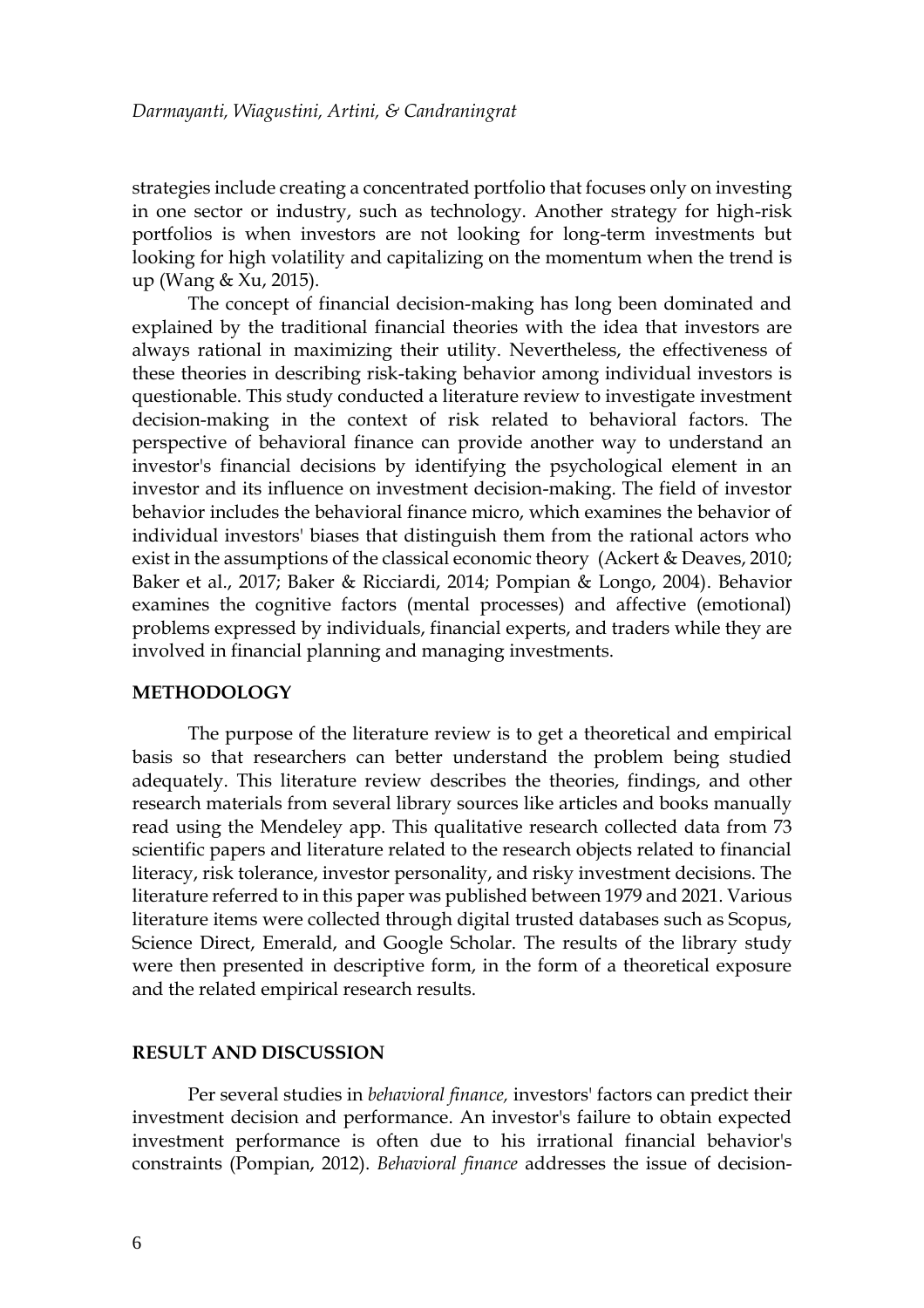making in uncertain and risky situations.

Over the years, a few researchers into financial markets and personal finance have conducted studies relating to making risky financial decisions (Aydemir & Aren, 2017; Kannadhasan, 2015; Sitkin & Pablo, 1992; Sitkin & Weingart, 1995; Viscusi et al., 2011). The prospect theory can explain investor behavior during investment decision-making in the context of risk. When considering investments in risky assets, the investor will make an alternative determination of the options (prospects) and involve their mental representation, then recognize and choose the most suitable alternative. We find three variables related to investor behavior from the literature to which mental representation in the alternative selection process can be attributed. Those variables related to the personal characteristics of the investor, including how extensive his/her financial literacy is (Aren & Zengin, 2016; Arianti, 2018; Awais et al., 2016; A Lusardi, 2015; Pradita & Wiwik, 2019; Van Rooij et al., 2011), how risk-tolerant he/she is (Grable, 2000; Grable & Lytton, 1998; Kannadhasan, 2015; Pak & Mahmood, 2015; Perveen et al., 2020), and the personality of the investor (Akhtar et al., 2018; Durand et al., 2008; Gambetti & Giusberti, 2019; Grable, 2000; Nga & Ken Yien, 2013; Pompian & Longo, 2004). In those works of literature, there are still different conclusions. Further discussion regarding the effect of these variables on risky investment decisions will be explained below.

#### *Financial Literacy and Risky Investment Decision*

Financial literacy is a person's ability to process financial information and make informed decisions about financial planning, wealth accumulation, debt, and pensions (Lusardi et al.,2009; Lusardi & Mitchell, 2011). Knowledge, skills, and financial literacy influence a person's attitude and behavior and improve the quality of his/her decision-making and financial management (Adomako & Danso, 2014; Kusumaningrum et al., 2019). Financial literacy capabilities are related to managing money and making sound financial decisions (Owusu et al., 2019).

Financial literacy, or financial knowledge, is not dependent on an individual's level of education (Aydemir & Aren, 2017). A person may be highly educated but may not know any critical financial concepts, such as the time value of money, stocks, bonds, and risk diversification. On the other hand, a person may be less well-educated, but if he/she is used to facing some financial issues, then he/she may understand them better than a more highly educated person.

Financial literacy integrates the attitudes, awareness, skills, knowledge, and behavior necessary to make efficient financial decisions and ultimately allows individuals to achieve their financial goals (Atkinson & Messy, 2012). Financial literacy also impacts portfolio decisions. When making investment decisions, those investors who are faced with either risky or risk-free investment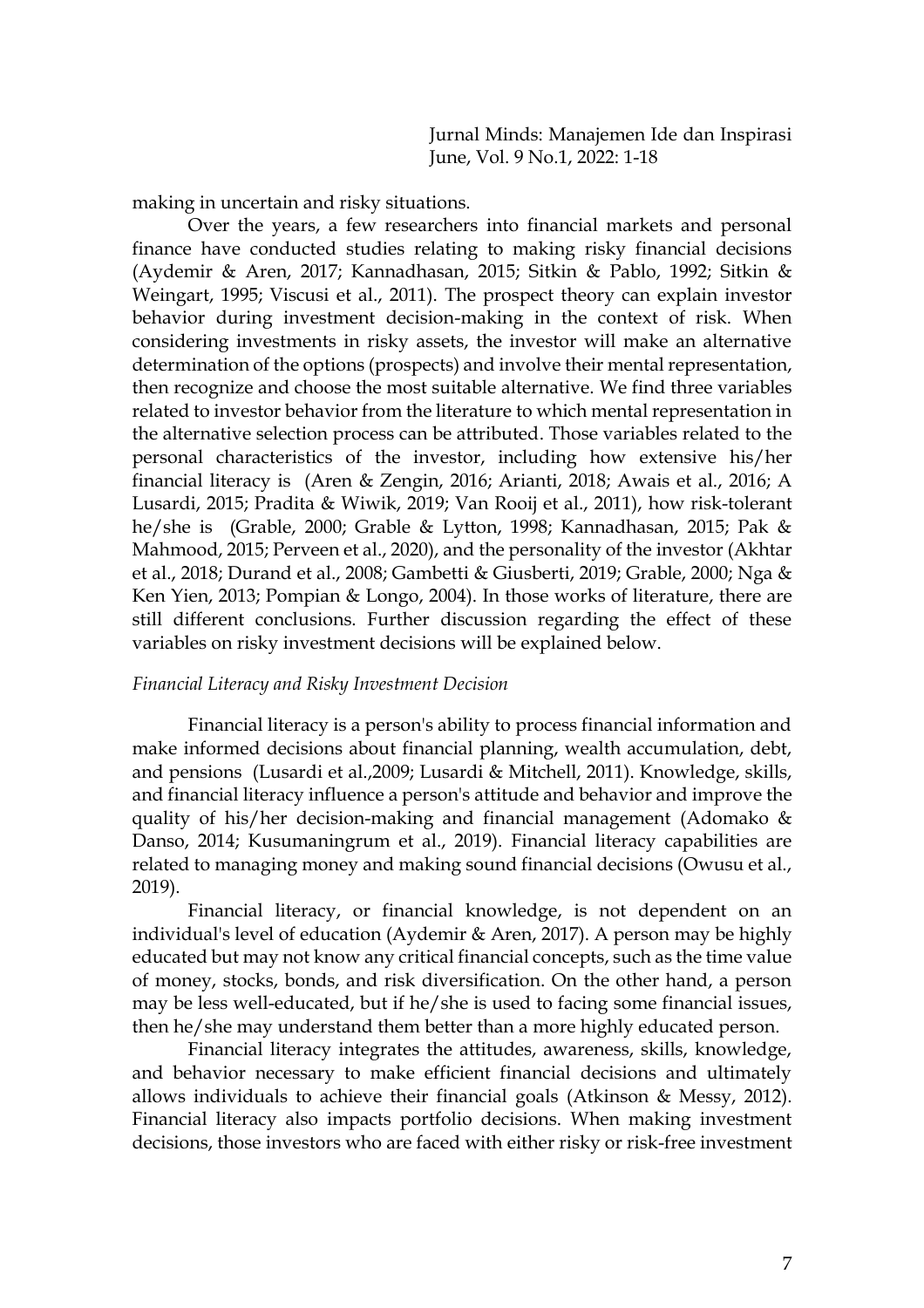options can seek information and consider the financial advice offered by certain parties. Financial literacy is one of the necessary elements for financial decisionmaking (Awais et al., 2016; Calcagno et al., 2017).

Financial literacy is a form of human capital specifically related to the knowledge and skills regarding personal finance (Huston, 2010). Individuals with financial literacy are more likely to participate in the financial markets because they have more information about the stock markets (Anwar et al., 2017; Van Rooij et al., 2011; Weerasekara et al., 2019; Zhang, 2014). With increasing levels of knowledge about financial information and the increasing ability to analyze that information, investors better understand how to improve their investment performance and make riskier investments to get higher returns by efficiently managing their investments (Awais et al., 2016; Lima et al., 2020).

Various studies have shown a positive influence between financial literacy and risky investment decisions. In contrast to the findings of a positive relationship between financial literacy and risk-taking, Claudia & Nuryasman (2019), Aydemir & Aren (2017), and Peach & Yuan (2017) found that there was no direct influence between financial literacy and risky financial decisions.

Financially literate individuals are more willing to accept financial risks because they can better understand the basic principles of financial risk. They also anticipate possible performance variations over time and recognize the benefits of taking more financial risks to achieve their long-term financial goals (Finke & Guillemette, 2016). However, individuals who do not know much about stocks, the investment theory, or standard deviation math usually do not know how much risk they are taking by investing in stocks. Financial literacy, particularly knowledge of certain concepts such as diversification, is one of the strongest predictors of share ownership (Van Rooij, Lusardi & Alessi, 2012).

## *Risk Tolerance and Risky Investment Decision*

Investment decisions relate to the *current* commitment of money or other resources in the expectation of reaping *future* benefits; thus, the investment decisions taken by a person will determine his/her financial condition in the future (Bodie et al., 2018). Therefore alternative investment selections will involve assessing each investment's risk and return (Aslanidis et al., 2021; Chiang & Zhang, 2018; Falkenstein, 2011). If the investor expects a certain profit level, then the investor should be prepared to take risks due to uncertainty. From a traditional financial perspective, it is said that investors will make rational decisions, starting with receiving information and then managing the information according to Bayes' theorem. Then under the expected utility theory, investors will maximize their utility (Ackert & Deaves, 2010).

Risk tolerance is the amount of risk a person is willing to accept to achieve the stated goal or the maximum amount of uncertainty a person is willing to accept when making a financial decision (Grable & Roszkowski, 2007;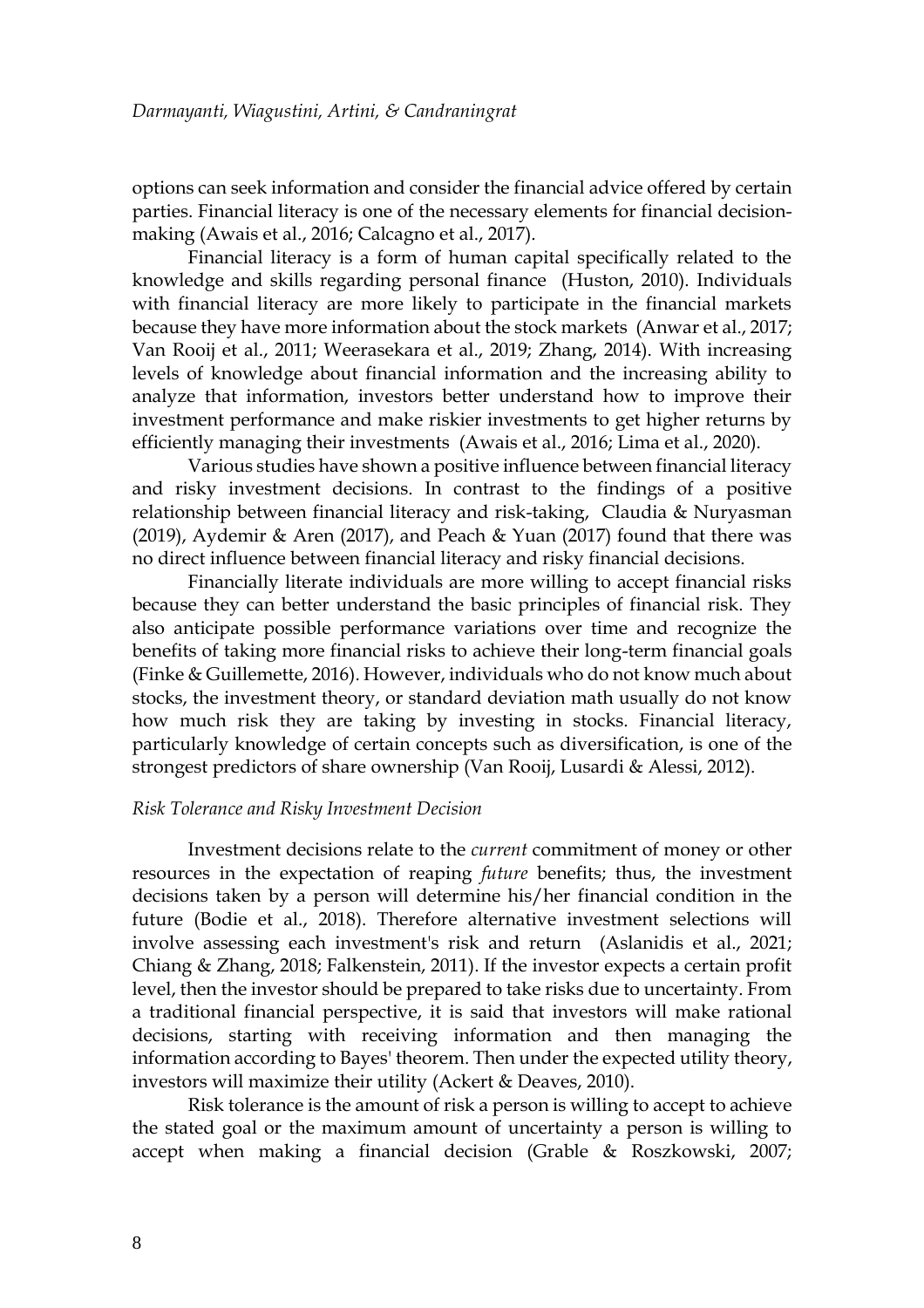Roszkowski et al., 2005; Grable, 2000; Grable & Lytton, 1998). In some literature, risk tolerance has the same meaning as risk aversion, even if it is in the opposite direction (Aren & Hamamci, 2020; Aydemir & Aren, 2017; Claudia & Nuryasman, 2019; Weber & Milliman, 1997). Cordell (2002) argues that risk tolerance should be separated into risk capacity and attitude. Risk capacity is a more objective risk that includes age, income, and financial stability, while risk attitude is a more subjective step that combines investor emotions. Rozkowski et al. (2005) acknowledged Cordell's perspective (2002) but focused only on the subjective aspects of the concept of risk tolerance.

Individuals with a high-risk tolerance will make riskier investment decisions, e.g., investing in stocks and derivatives; people with a low-risk tolerance will likely prefer bonds and bank deposits. Some researchers have found a significant link between investment and the attitude toward risk (Warneryd, 1996; Keller and Siegrist, 2006). Similarly, some studies have found a significant and positive link between a high-risk tolerance and the preference for risky assets (Hariharan et al., 2000; Corter and Chen, 2006; Aren and Zengin, 2016). In addition to these findings, some studies have not found a link between risk-taking and investment preferences (Aydemir &Aren, 2017; Aren and Aydemir, 2014). One of the reasons is that risk-taking is part of the nature of the person's character, McCarty (2000). Selim & Canikli (2019) confirm these findings and show that risk-taking may vary according to the investment instruments.

#### *Personality and Risky Investment Decision*

Some researchers in behavioral finance have developed conceptual frameworks by taking insights from another psychological discipline: personality psychology, to explain the reasons for variations in each investor's trading behavior when they choose to obtain information from different sources. Van Witteloostuijin and Muehlfeld (2008) show that investor personality traits such as locus control, maximizing tendencies, disposition of regret, selfmonitoring, sensation-seeking, type-A personality, and type-B personality are associated with trading behavior. In recent years, the investor's personality and other psychological variables have begun to be used more frequently to evaluate risk aversion and investment options, as well as their impact on investment performance (Akhtar et al., 2018a, 2018b; Aren & Hamamci, 2020; Davis & Runyan, 2016; Durand et al., 2008; Gambetti & Giusberti, 2019; Sadiq & Khan, 2019; Tauni, Sadiq & Khan, 2019, 2017). Personality traits and other psychological variables have also begun to be frequently used for the risk-taking analysis of investment options. They can be used to explain anomalies such as bubbles in the stock market (Aren, 2020; Oehler et al., 2018).

The big-five personality factor model is the dominant paradigm in personality research (De Bortoli et al., 2019). The five personality factor model,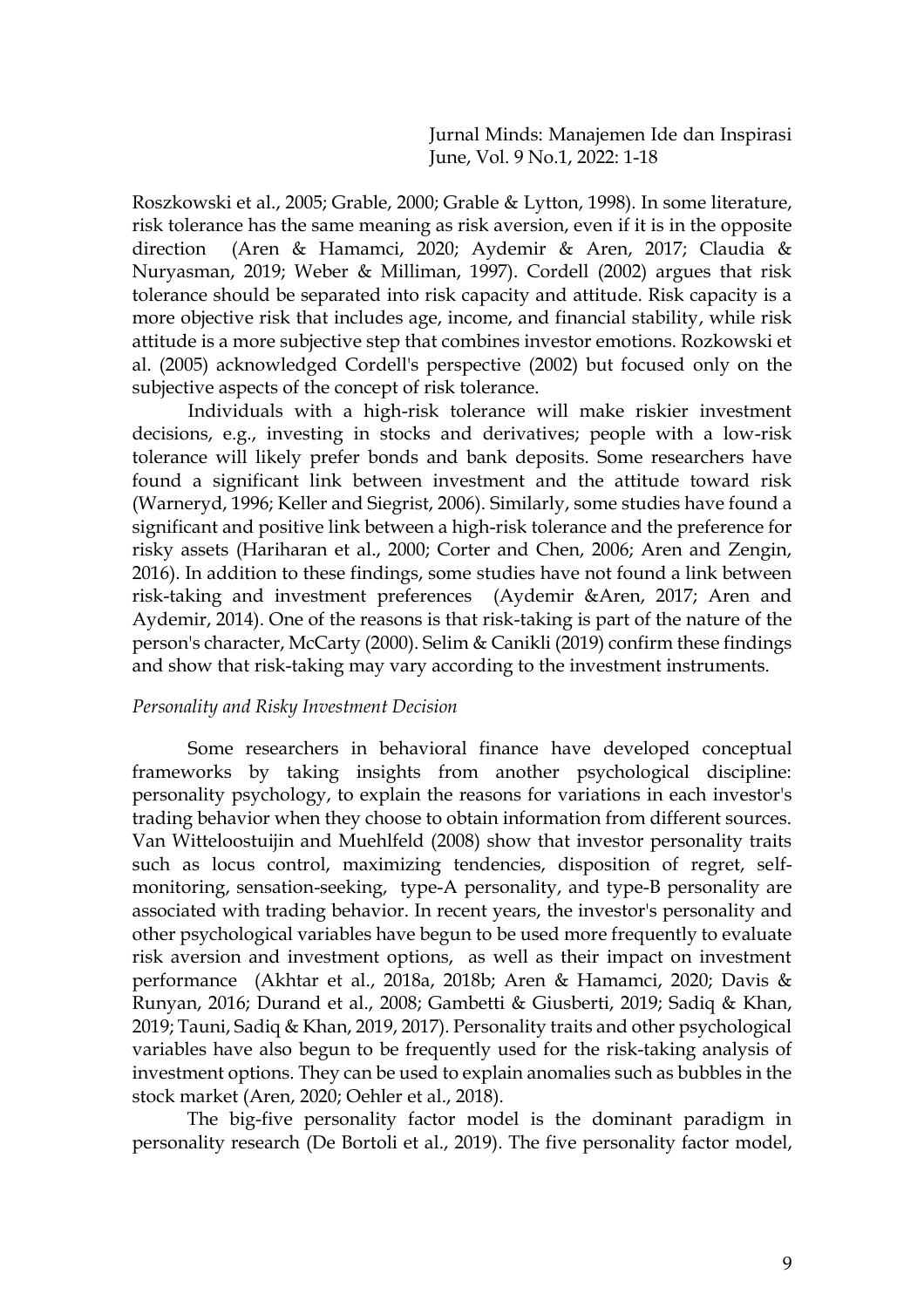sometimes called the big five personality traits, summarizes personality using five higher sequences of personality actors: extraversion, agreeableness, conscientiousness, neuroticism, and openness to experience/intellect. Individuals who have a personality dominated by extraversion and openness to experience prefer to make risky decisions. In contrast, those with agreeableness, conscientiousness, and neuroticism personalities are usually reluctant to accept the risk. They are less interested in taking more significant risks in their investment decisions, (Akhtar & Das, 2020; Mayfield et al., 2008; Lommen et al., 2010; Becker et al., 2012; Niszczota, 2014).

Empirical findings produced in the last ten years, from a behavioral finance perspective (Ahmad & Shah, 2020; Akhtar & Das, 2019; Aren & Canikli, 2018; Durand et al., 2013; Khan et al., 2019; Sattar et al., 2020), have reinforced the theory that investment decision-making is influenced by various psychological factors such as personality factors, emotions, feelings, as well as cognitive errors (Barber & Odean, 2001, 2005; Barberis & Thaler, 2003; De Bondt et al., 2004; De Bondt & Thaler, 1995; Kahneman & Tversky, 1979; Tversky & Kahneman, 1992). These findings essentially show that investors are not entirely rational in their investment decision-making, refuting the principles that exist in traditional finance.

The decision to invest in risky assets represents a form of human risktaking behavior attributed to the investors' personalities. In the behavioral finance literature, several studies have modeled investor trading behavior based on insights taken from personality psychology (Davis & Runyan, 2016; Durand et al., 2008; Gambetti & Giusberti, 2019). Personality can be attributed to the investor's trading behavior, in which case the investor's personality can affect the choice and yield of his/her investment. Personality helps to describe and distinguish people and explain what motivates their actions and choices.

Extraversion refers to a person's level of activity, the interaction of choice, need for stimulation, and capacity for joy. Someone with a high level of extraversion is more sociable, active, optimistic, fun-loving, and talkative, whereas someone with a low level of extraversion is aloof and calm. Investors with this personality type are more likely to take risks to profit. Individuals with high agreeableness are trusting, altruistic, kind, empathetic, and helpful. A person with low agreeableness, on the other hand, is cynical, rude, suspicious, uncooperative, irritable, and even manipulative, vindictive, and cruel. Individuals with agreeable personalities avoid risk. (Baker and Ricciardi, 2014; Gambetti and Giusberti, 2019; Akhtar and Das, 2020).

Conscientiousness is defined as the degree of organization, control, perseverance, and motivation toward goal-directed behavior. A person with high awareness is diligent and has a strong sense of self-control. Low conscientiousness leads to laziness, aimlessness, hedonism, looseness, and carelessness. This personality type makes deliberate decisions and avoids rash risk-taking, so choose low-risk investments. The level of emotional stability of a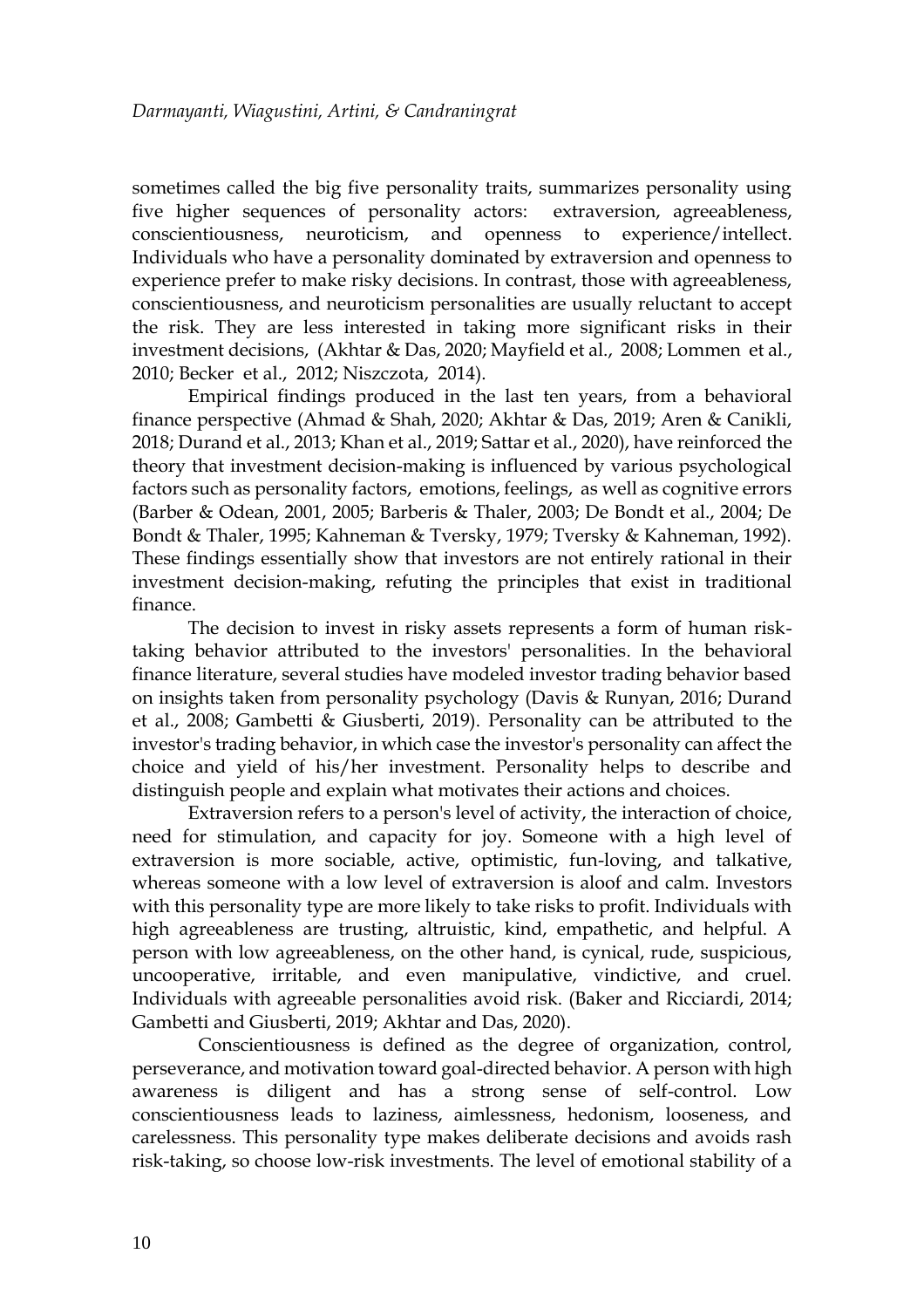person is referred to as neuroticism. Individuals with high neuroticism are more likely to experience psychological distress, including adverse effects such as anger, hostility, depression, and anxiety. This personality type is known for being withdrawn and risk-averse (Baker and Ricciardi, 2014).

The active search for and appreciation of experiences for one's benefit is referred to as openness to experience. People with high openness to experience have ideas and values that are imaginative, curious, and open to new ideas and values. The active search for and appreciation of experiences for one's benefit is referred to as openness to experience. People with high openness to experience have ideas and values that are imaginative, curious, and open to new ideas and values. Those who are less open to experience, on the other hand, tend to be conventional and dogmatic in their beliefs and attitudes, organized in their ways, and emotionally unresponsive. Investors with this personality are more willing to take risks (Baker dan Ricciardi, 2014; Gambetti dan Giusberti, 2019; Akhtar dan Das, 2020).

Individuals with a dominant extraversion and openness to experience personality prefer to make risky decisions. In contrast, personalities agreeableness, conscientiousness, and neuroticism have a reluctance to accept risk and are therefore less interested in taking higher risks in their investment decisions (Akhtar dan Das, 2020; Mayfield et al., 2008; Lommen et al., 2010; Becker et al., 2012; dan Niszczota, 2014). The big-five personality traits are associated with investor trading behavior. Personality helps to describe and differentiate people and explain what motivates their actions and choices, including choices in investing (Durand et al., 2008). Investment decisions in risky assets represent a form of human behavior in risk-taking and can be attributed to investors' personalities. Several studies have modeled investor trading behavior in behavioral finance literature based on insights drawn from personality psychology.

#### **FURTHER STUDY**

In this paper, we have reviewed some of the literature that discusses the attitudes and behavior of investors when making risky investment decisions, using the perspectives of behavioral finance and the prospect theory as the basis. Behavioral finance can explain the influence of some aspects of an investor's behavior in making risky investment decisions. Experimental behavioral factors are financial literacy (investor behavior concerning his or her financial attitudes, knowledge, and behavior), risk tolerance (investor preference for risk), and personality (personal traits of investors). Financially literate individuals are more interested in risky assets because they can better understand the basic principles of financial risk. Risk tolerance also affects risky investment behavior because investors willing to accept higher risks tend to be interested in making riskier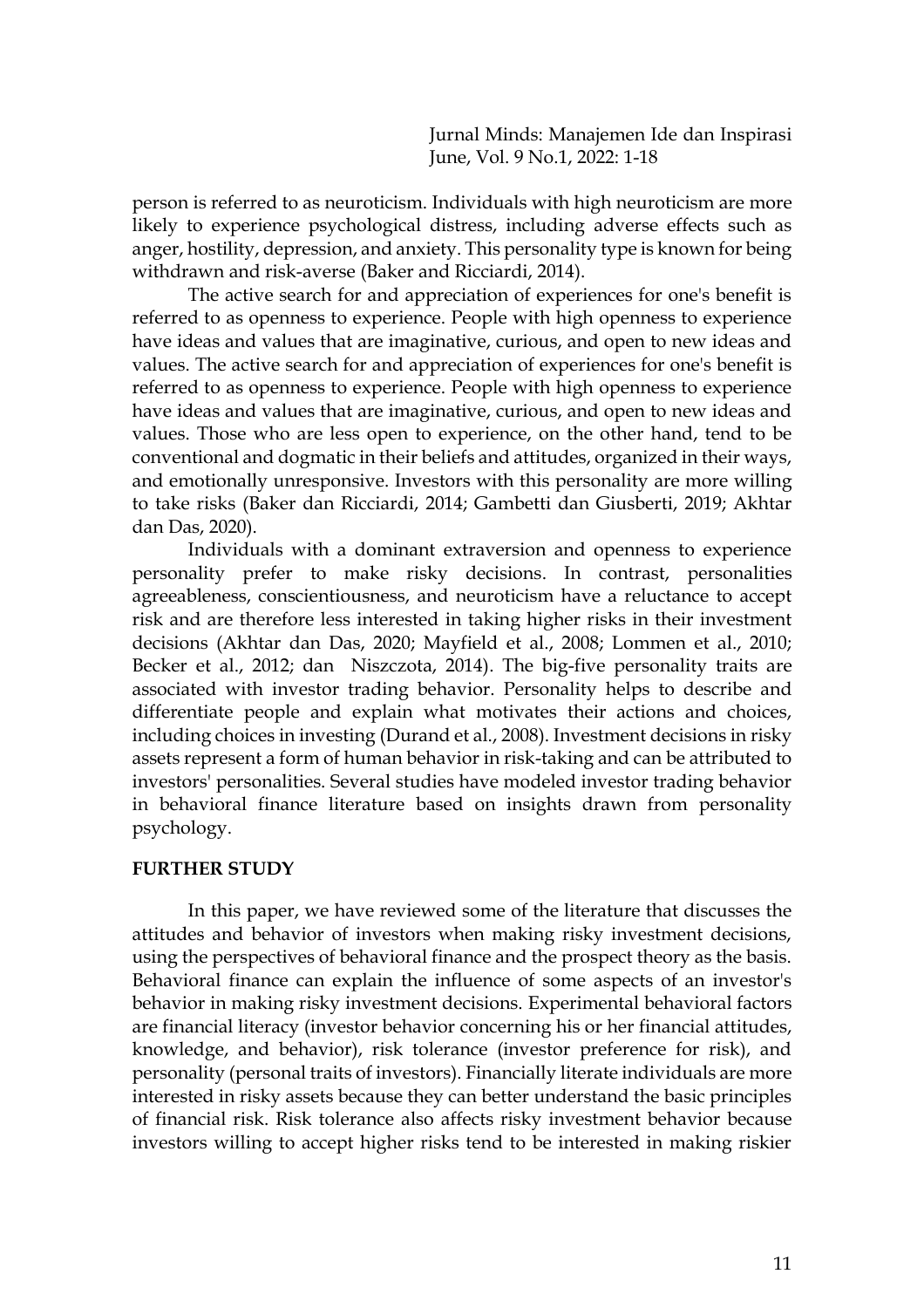investments. Personality can also influence an investor's motivation and investment options, including choosing risky investments.

There are still few empirical research results that observe investment decision-making being related to riskier alternatives, so more research is needed to reach better conclusions about what influences investors to make risky investment decisions. The limitation of this literature review is that it only used a simple literature review. This can be developed into a systematic literature review using a more comprehensive source reference, examining more factors, and employing tools like Vos-viewer.

## **REFERENCES**

- Ackert, L. F., & Deaves, R. (2010). *Behavioral Finance Psychology, Decision-Making, and Markets*. Cengage Learning.
- Adomako, S., & Danso, A. (2014). Financial literacy and firm performance : the moderating role of financial capital availability and resource flexibility. *International Journal of Management and Organizational Studies*, *3*(4).
- Ahmad, M., & Shah, S. Z. A. (2020). Overconfidence heuristic-driven bias in investment decision-making and performance: mediating effects of risk perception and moderating effects of financial literacy. *Journal of Economic and Administrative Sciences*. https://doi.org/10.1108/jeas-07-2020-0116
- Akhtar, F., & Das, N. (2019). Predictors of investment intention in Indian stock markets: Extending the theory of planned behaviour. *International Journal of Bank Marketing*, *37*(1), 97–119. https://doi.org/10.1108/IJBM-08-2017-0167
- Akhtar, F., & Das, N. (2020). Investor personality and investment performance: from the perspective of psychological traits. *Qualitative Research in Financial Markets*. https://doi.org/10.1108/QRFM-11-2018-0116
- Akhtar, F., Thyagaraj, K. S., & Das, N. (2017). Perceived Investment Performance of Individual Investors is Related to the Big-Five and the General Factor of Personality (GPF). *Global Business Review*, *19*(2), 342–356. https://doi.org/10.1177/0972150917713527
- Akhtar, F., Thyagaraj, K. S., & Das, N. (2018). The impact of social influence on the relationship between personality traits and perceived investment performance of individual investors: Evidence from Indian stock market. *International Journal of Managerial Finance*, *14*(1), 130–148. https://doi.org/10.1108/IJMF-05-2016-0102
- Anwar, M., Khan, S. Z., & Rehman, A. U. (2017). Financial Literacy, Behavioral Biases and Investor's Portfolio Diversification: Empirical Study of an Emerging Stock Market. *Journal of Finance & Economics Research*, *2*(2), 145– 164. https://doi.org/10.20547/jfer1702204
- Aren, S., & Canikli, S. (2018). *Effect Of Financial Literacy And Risk Perception On Individual Investors' Investment Choices*. *07*, 800–809. https://doi.org/10.15405/epsbs.2019.01.02.68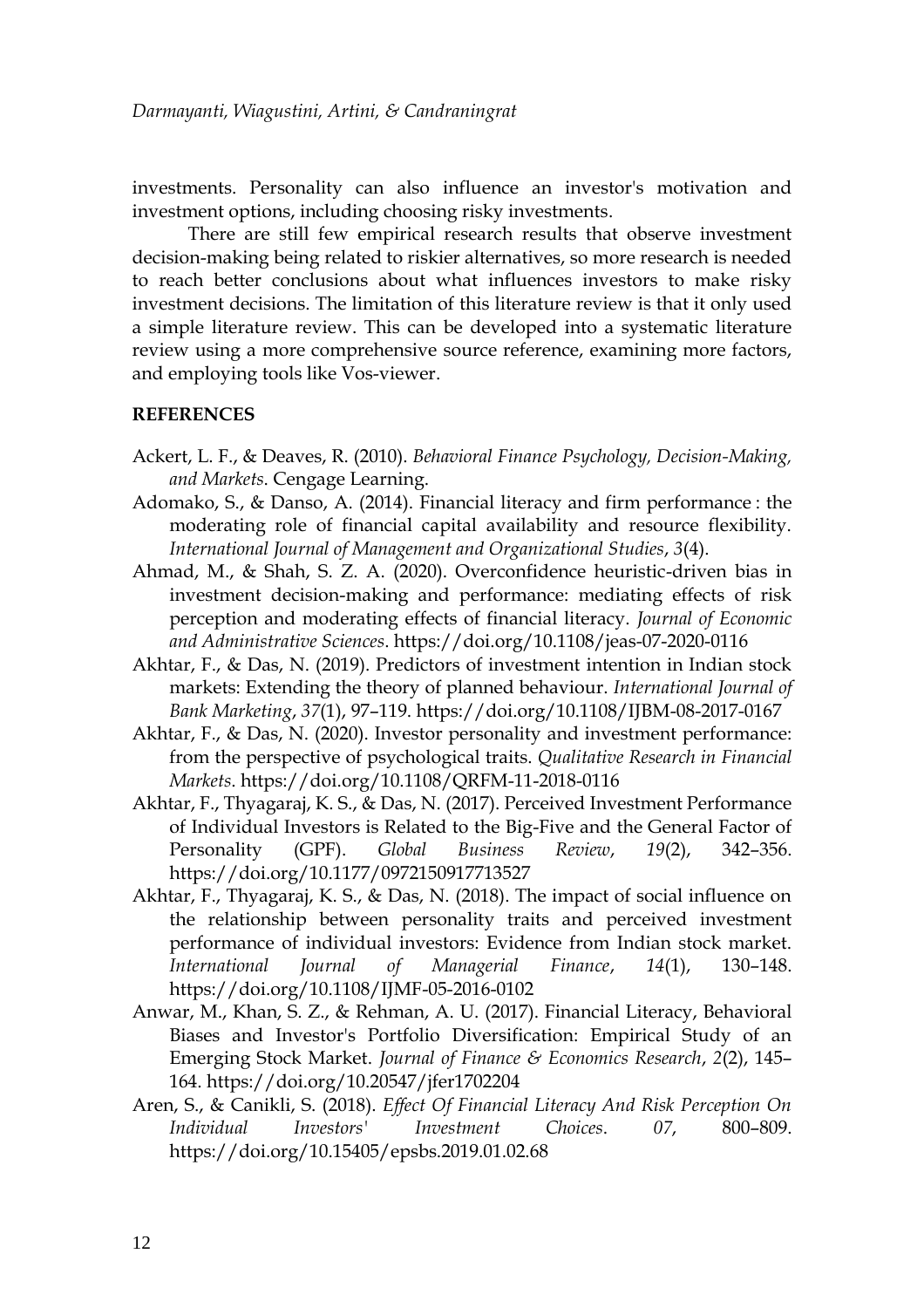- Aren, S., & Hamamci, H. N. (2020). Relationship between risk aversion, risky investment intention, investment choices: Impact of personality traits and emotion. *Kybernetes*, *49*(11), 2651–2682. https://doi.org/10.1108/K-07-2019- 0455
- Aren, S., & Zengin, A. N. (2016). Influence of financial literacy and risk perception on choice of investment. *Procedia - Social and Behavioral Sciences*, *235*(October), 656–663. https://doi.org/10.1016/j.sbspro.2016.11.047
- Arianti, B. F. (2018). The Influence of Financial Literacy, Financial Behavior and Income on Investment Decision. *European Research Studies Journal*, *20*(3A), 635–648.
- Aslanidis, N., Christiansen, C., & Savva, C. S. (2021). Quantile Risk–Return Trade-Off. *Journal of Risk and Financial Management*, *14*(6), 249. https://doi.org/10.3390/jrfm14060249
- Atkinson, A., & Messy, F.-A. (2012). Measuring financial literacy: result of the OECD/international network on financial education (INFE) pilot study. In *OECD Working Papers on Finance, Insurance and Private Pensions No. 15* (Nomor 15). https://doi.org/10.1787/5k9csfs90fr4-en
- Awais, M., Fahad Laber, M., Rasheed, N., & Khursheed, A. (2016). Impact of financial literacy and investment experience on risk tolerance and investment decisions: Empirical evidence from pakistan. *International Journal of Economics and Financial Issues*, *6*(1), 73–79.
- Aydemir, S. D., & Aren, S. (2017). Do the effects of individual factors on financial risk-taking behavior diversify with financial literacy? *Kybernetes*, *46*(10), 1706–1734. https://doi.org/10.1108/K-10-2016-0281
- Baker, H. K., Filbeck, G., & Ricciardi, V. (2017). *Financial behavior : Players, services, products, and markets*. Oxford University Press.
- Baker, H. K., & Ricciardi, V. (2014). *Investor behavior : the psychology of financial planning and investing*. John Wiley & Sons, Inc.
- Barber, B. M., & Odean, T. (2001). Boys will be boys: Gender, overconfidence, and common stock investment. *Quarterly Journal of Economics*, *116*(1), 261–292. https://doi.org/10.1162/003355301556400
- Barber, B. M., & Odean, T. (2005). Trading is Hazardous to Your Wealth: The Common Stock Investment Performance of Individual Investors. *SSRN Electronic Journal*, *LV*(2), 773–806. https://doi.org/10.2139/ssrn.219228
- Barberis, N., & Thaler, R. (2003). A survey of behavioral finance. *Handbook of the Economics of Finance*, *1*(SUPPL. PART B), 1053–1128. https://doi.org/10.1016/S1574-0102(03)01027-6
- Bodie, Z., Kane, A., & Marcus, A. J. (2018). *Investments* (Eleventh). McGraw Hill Education.
- Calcagno, R., Giofré, M., & Urzì-Brancati, M. C. (2017). To trust is good, but to control is better: How investors discipline financial advisors' activity. *Journal of Economic Behavior and Organization*.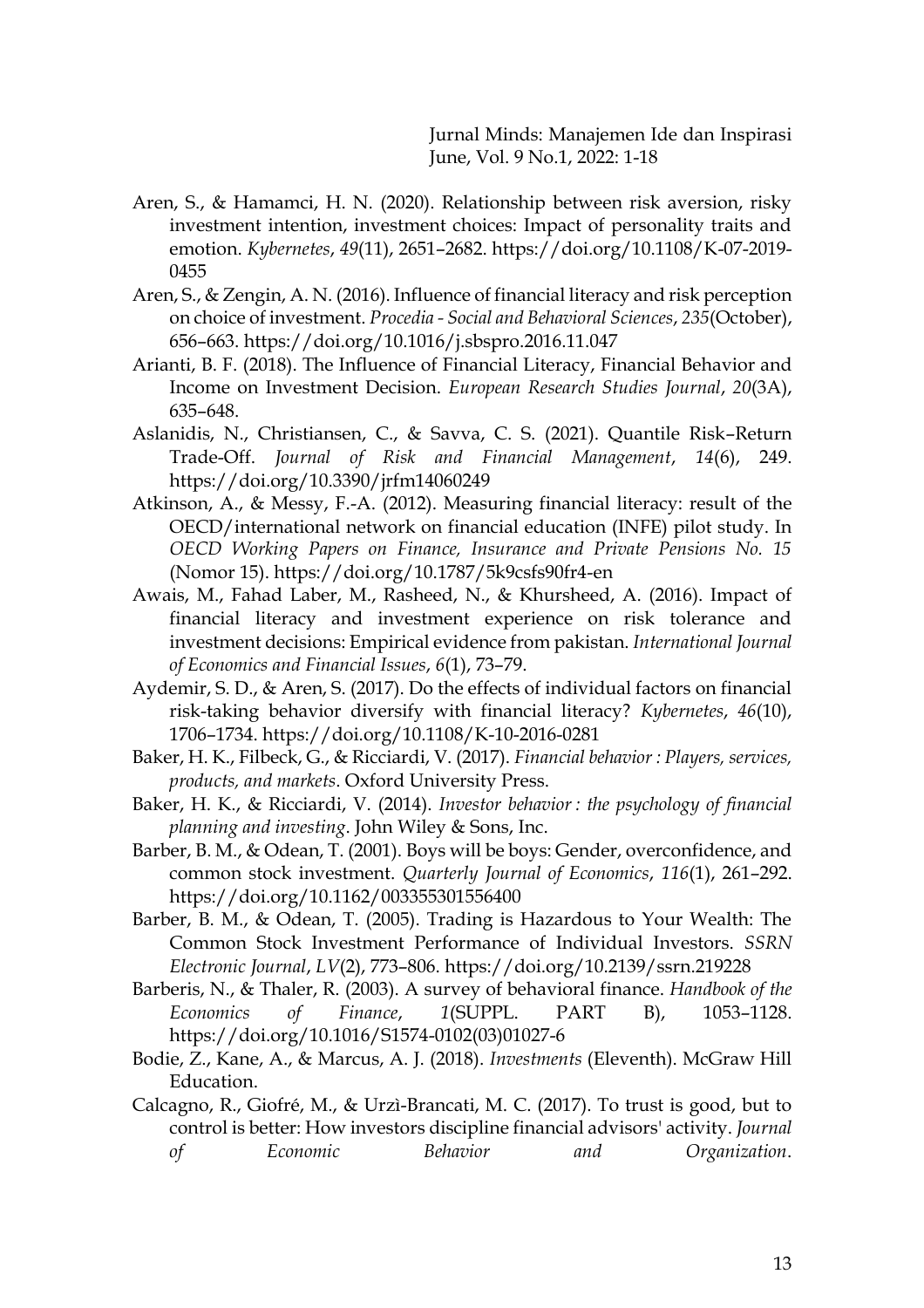https://doi.org/10.1016/j.jebo.2017.04.010

- Chiang, T. C., & Zhang, Y. (2018). *Financial Studies An Empirical Investigation of Risk-Return Relations in Chinese Equity Markets: Evidence from Aggregate and Sectoral Data*. https://doi.org/10.3390/ijfs6020035
- Claudia, C., & Nuryasman. (2019). *Emotional Intelligence, Risk Aversion, External Locus of Control, Financial Literacy Serta Demografi Sebagai Prediktor Risky Investment Intention*. *I*(2), 153–163.
- Davis, K., & Runyan, R. C. (2016). Personality traits and financial satisfaction: Investigation of a hierarchical approach. *Journal of Financial Counseling*. https://connect.springerpub.com/content/sgrjfcp/27/1/47.abstract
- De Bondt, W. F. M., & Thaler, R. H. (1995). Financial decision-making in markets and firms: a behavioral perspective. In *Handbooks in Operations Research and Management Science* (Vol. 9, Nomor C, hal. 385–410). https://doi.org/10.1016/S0927-0507(05)80057-X
- De Bondt, W., Mayoral, R. M., & Vallelado, E. (2014). Behavioral decision-making in finance: an overview and assessment of selected research. *Spanish Journal of Finance and Accounting*, *42*(157), 99–118. https://doi.org/10.1080/02102412.2013.10779742
- De Bondt, W., Palm, F., & Wolff, C. (2004). Introduction to the special issue on behavioral finance. *Journal of Empirical Finance*, *11*(4), 423–427. https://doi.org/10.1016/j.jempfin.2004.05.001
- De Bortoli, D., Da Costa, N., Goulart, M., & Campara, J. (2019). Personality traits and investor profile analysis: A behavioral finance study. *PLoS ONE*, *14*(3), 1–18. https://doi.org/10.1371/journal.pone.0214062
- Durand, R. B., Newby, R., Peggs, L., & Siekierka, M. (2013). Personality. *Journal of Behavioral Finance*, *14*(2), 116–133. https://doi.org/10.1080/15427560.2013.791294
- Durand, R. B., Newby, R., & Sanghani, J. (2008). An Intimate Portrait of the Individual Investor. *Journal of Behavioral Finance*, *9*(4), 193–208. https://doi.org/10.1080/15427560802341020
- Falkenstein, E. G. (2011). Risk and Return in General: Theory and Evidence. *SSRN Electronic Journal*, *October 2010*, 1–150. https://doi.org/10.2139/ssrn.1420356
- Gambetti, E., & Giusberti, F. (2019). Personality, decision-making styles and investments. *Journal of Behavioral and Experimental Economics* , *80*, 14–24. https://doi.org/10.1016/j.socec.2019.03.002
- Grable, J. (2000). Financial Risk Tolerance and Additional Factors That Affect Risk Taking in Everyday Money Matters. *Journal of Business and Psychology ·*, *14*(4), 625–630. https://doi.org/10.1023/A:1022994314982 CITATIONS
- Grable, J. E., & Lytton, R. H. (1998). Investor risk tolerance: Testing the efficacy of demographics as differentiating and classifying factors. *Journal of Financial Counseling and Planning*, *9*(1), 61–74.
- Grinblatt, M., & Keloharju, M. (2000). The investment behavior and performance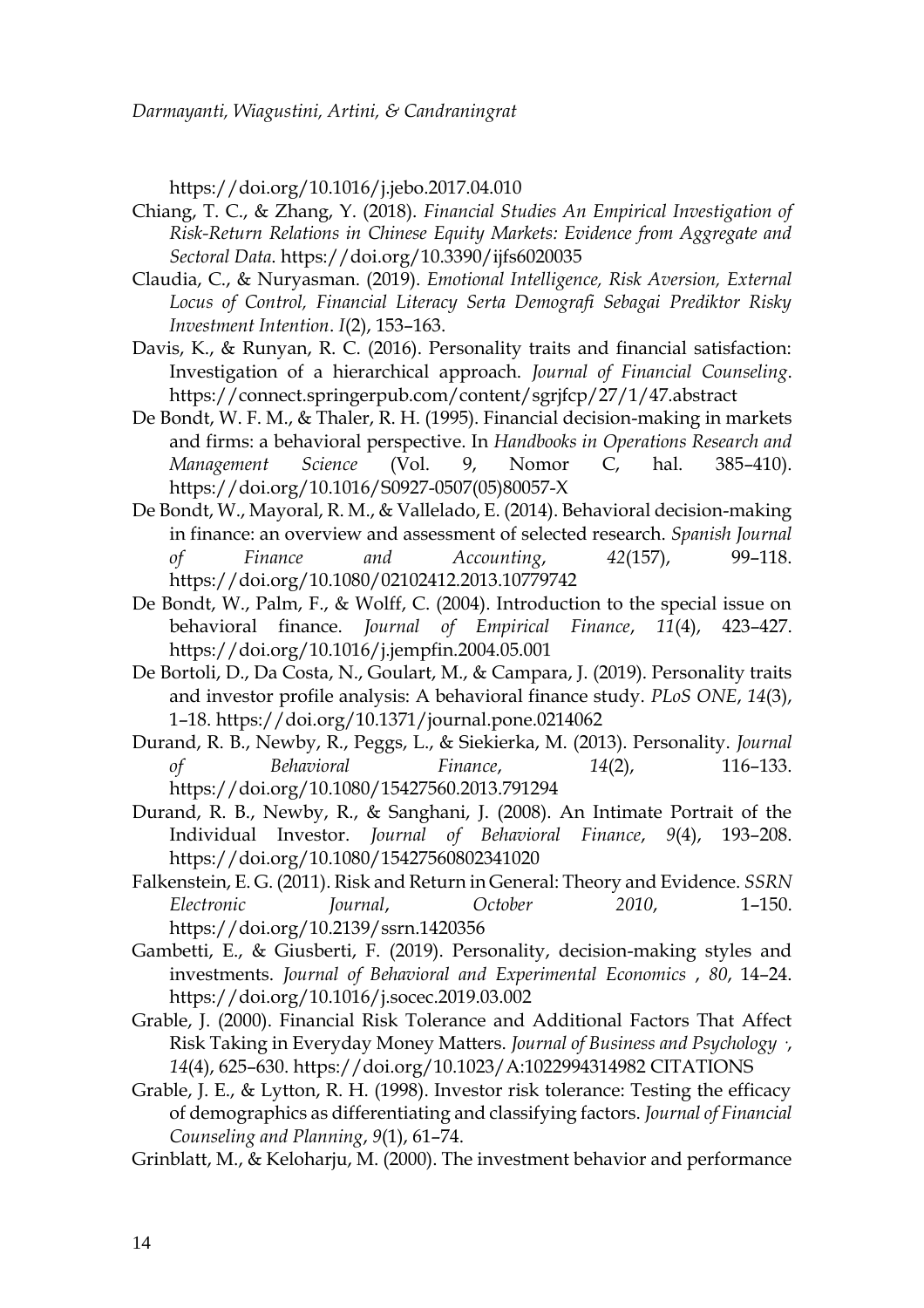of various investor types: a study of Finland's unique data set. *Journal of Financial Economics*, *55*(8), 43–67. https://doi.org/10.1109/TMM.2008.2007282

- Hens, T., & Meier, A. (2015). Behavioral finance : The psychology of investing. *Credit Suisse Securities (USA) Finance White Paper*, *February*, 1–48.
- Huston, S. J. (2010). Measuring Financial Literacy. *Journal of Consumer Affairs*, *44*(2), 296–316. https://doi.org/10.1111/j.1745-6606.2010.01170.x
- Kahneman, D., & Tversky, A. (1979). Prospect Theory: An Analysis of Decision under Risk. *Econometrica*, *47*(2), 263–292.
- Kalayci, E., & Basdas, U. (2010). Does the prospect theory also hold for power traders? Empirical evidence from a Swiss energy company. *Review of Financial Economics*, *19*(1), 38–45. https://doi.org/10.1016/j.rfe.2009.11.001
- Kannadhasan, M. (2015). Retail investors' financial risk tolerance and their risktaking behaviour: The role of demographics as differentiating and classifying factors. *IIMB Management Review*, *27*(3), 175–184. https://doi.org/10.1016/j.iimb.2015.06.004
- Khan, M. T. I., Tan, S. H., & Gan, G. G. G. (2019). Advanced financial literacy of Malaysian gen Y investors and its consequences. *Margin—The Journal of Applied Economic Research*. https://doi.org/10.1177/0973801018800085
- Kusumaningrum, T. M., Isbanah, Y., & Paramita, R. A. S. (2019). Factors Affecting Investment Decisions: Studies on Young Investors. *International Journal of Academic Research in Accounting, Finance and Management Sciences*, *9*(3), 10– 16. https://doi.org/10.6007/ijarafms/v9-i3/6321
- Lima, T. S., Mail, R., Karim, M. R. A., Ulum, Z. K. A. B., Mifli, M., & Jaidi, J. (2020). An investigation of financial investment intention using covariance-based structural equation modelling. *Global Business and Finance Review*, *25*(2), 37– 50. https://doi.org/10.17549/gbfr.2020.25.2.37
- Lusardi, A. (2015). Financial literacy: Do people know the ABCs of finance? *Public Understanding of Science*, *24*(3), 260–271. https://doi.org/10.1177/0963662514564516
- Lusardi, Annamaria, & Mitchell, O. S. (2007). Financial literacy and retirement preparedness: Evidence and implications for financial education. *Business Economics*, *42*(1), 35–44. https://doi.org/10.2145/20070104
- Lusardi, Annamaria, & Mitchell, O. S. (2011). Financial literacy and retirement planning in the United States. *Journal of Pension Economics and Finance*, *10*(4), 509–525. https://doi.org/10.1017/S147474721100045X
- Lusardi, Annamaria, Mitchell, O. S., & Curto, V. (2009). Financial Literacy Among the Young: Evidence and Implications for Consumer Policy. *Boettner Center Working Paper Boettner Center for Pensions and Retirement Research*, *August*. https://doi.org/10.2139/ssrn.1459141
- Merkle, C., Egan, D. P., & Davies, G. B. (2015). Investor happiness. *Journal of Economic Psychology*.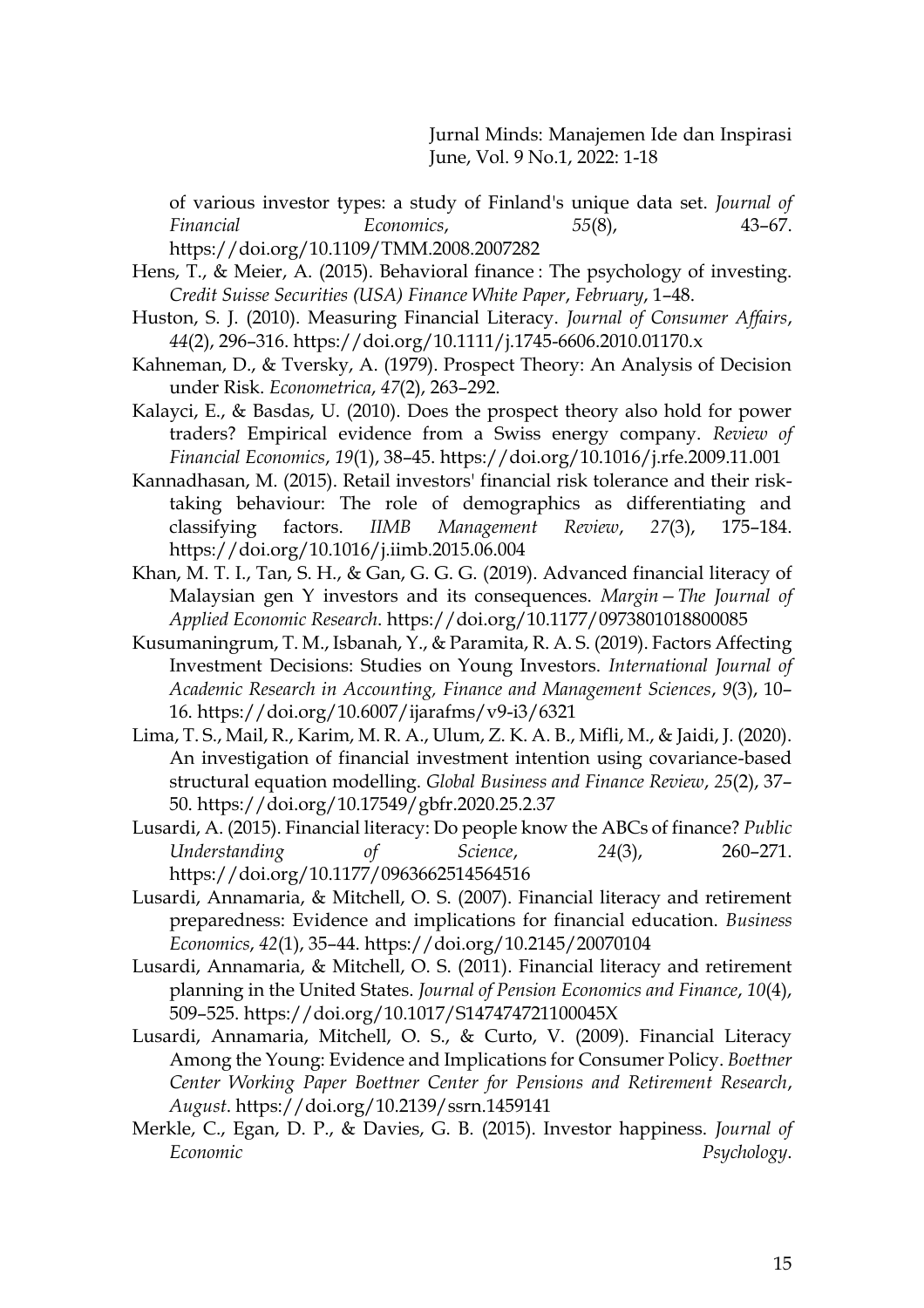https://www.sciencedirect.com/science/article/pii/S016748701500077X

- Nga, J. K. h., & Ken Yien, L. (2013). The influence of personality trait and demographics on financial decision making among Generation Y. *Young Consumers*, *14*(3), 230–243. https://doi.org/10.1108/YC-11-2012-00325
- Oehler, A., Wendt, S., Wedlich, F., & Horn, M. (2018). Investors' personality influences investment decisions: Experimental evidence on extraversion and neuroticism. *Journal of Behavioral Finance*, *19*(1), 30–48. https://doi.org/10.1080/15427560.2017.1366495
- Olsen, R. A. (1997). Prospect theory as an explanation of risky choice by professional investors: Some evidence. *Review of Financial Economics*, *6*(2), 225–232. https://doi.org/10.1016/S1058-3300(97)90008-2
- Ortner, J., Velthuis, L., & Wollscheid, D. (2017). Incentive systems for risky investment decisions under unknown preferences. *Management Accounting Research*, *36*, 43–50. https://doi.org/10.1016/j.mar.2016.09.001
- Owusu, J., Ismail, M. Bin, Osman, M. H. B. M., & Kuan, G. (2019). Financial literacy as a moderator linking financial resource availability and SME growth in Ghana. *Investment Management and Financial Innovations*, *16*(1), 154–166. https://doi.org/10.21511/imfi.16(1).2019.12
- Pak, O., & Mahmood, M. (2015). Impact of personality on risk tolerance and investment decisions: A study on potential investors of Kazakhstan. *International Journal of Commerce and Management*, *25*(4), 370–384. https://doi.org/10.1108/IJCoMA-01-2013-0002
- Perveen, N., Ahmad, A., Usman, M., & Liaqat, F. (2020). Study of Investment Decisions and Personal Characteristics through Risk Tolerance: Moderating Role of Investment Experience. *Revista Amazonia Investiga*, *9*(34), 57–68. https://doi.org/10.34069/ai/2020.34.10.6
- Pompian, M. M. (2006). Behavioral finance and wealth management. In *Behavioral Finance and Wealth Management*. https://doi.org/10.1002/9781119202400
- Pompian, M. M. (2012). *Behavioral Finance and Investor Types*. John Wiley & Sons.
- Pompian, M. M., & Longo, J. M. (2004). A new paradigm for practical application of behavioral finance. *The Journal of Wealth Management*, *7*(2), 9–15. https://doi.org/10.3905/jwm.2004.434561
- Pradita, V., & Wiwik, L. (2019). Study of Demographic Factors and Financial Literation and its Effect on Individual Investment Decision in Generation X and Generation Y. *The International Conference of Business and Banking Innovations (ICOBBI) 2019.*, *1*(1). https://doi.org/10.6084/m9.figshare.9849122
- Sadiq, M. N., & Khan, R. A. A. (2019). Impact of Personality Traits on Investment Intention: The Mediating Role of Risk Behaviour and the Moderating Role of Financial Literacy. *Journal of Finance & Economics Research*, *4*(1), 1–18. https://doi.org/10.20547/jfer1904101
- Sattar, M. A., Toseef, M., & Sattar, M. F. (2020). Behavioral Finance Biases in Investment Decision Making. *International Journal of Accounting, Finance and*